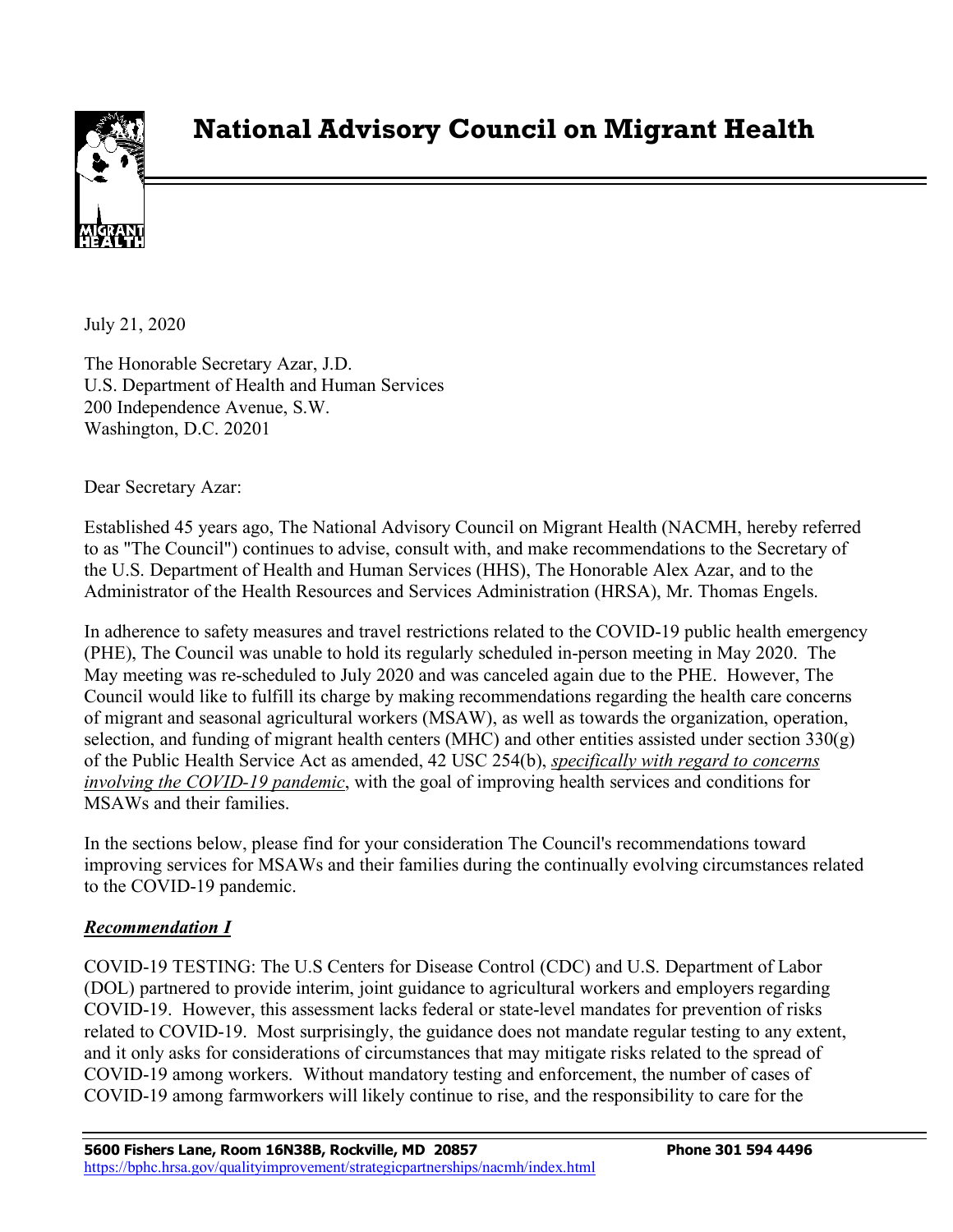increasing number of farmworkers who are infected with COVID-19 will undoubtedly fall disproportionately on the shoulders of community and migrant health centers (CHC, MHC) that serve MSAWs and their families. To protect the health of MSAW's during the COVID-19 pandemic, regular testing is required. Further, testing will have the related benefit of ensuring that health centers serving MSAWs will not be overwhelmed with COVID-19 cases. The Council recommends the following:

- 1. In lieu of a guideline-only approach, we urge the Bureau of Primary Health Care (BPHC), HRSA to form a strategic partnership with the CDC and DOL to formulate uniform, federally-mandated and enforceable policies and procedures, including COVID-19 testing, for MSAW's.
- 2. Procedures and policies should be developed in consultation with state and local health officials, and occupational medicine professionals.
- 3. Federally-mandated policies and procedures should require, at minimum, free, weekly worksite COVID-19 testing for all employees.
- 4. Policies and procedures be regularly enforced in order to ensure basic provision of safety and health protections for MSAW's.

# *Background for Recommendation I*

# *The Problem:*

The nature of agricultural work predisposes MSAW's to an increased risk of contracting the COVID-19 virus as a result of their unavoidable close contact with others at work. Without testing, the risks of mounting exposures are unknown, and this in turn causes more exposures. The importance of regular COVID-19 testing at agricultural worksites is further justified by the below examples in recent news:

- A watermelon farm in Alachua County, FL tested 100 farmworkers and found 90 confirmed pos[i](#page-9-0)tive cases, but only 1 had symptoms.<sup>i</sup>,<sup>ii</sup>
- On June  $25<sup>th</sup>$  2020, farmworkers living at a housing facility for farmworkers in Oxnard, CA were tested after 2 residents tested positive. By July 7th 2020, 204 out of 216 tested positive at the dorm-style facility.<sup>[iii](#page-9-2)</sup>
- Every MSAW among 200 workers at a Tennessee farm tested positive for COVID-19.<sup>iv</sup>

These examples underscore the COVID-19 pandemic threat to farmworkers' safety and health, and illustrate the importance of testing beyond mere screening for signs and symptoms of COVID-19 including temperature checks. Thus, The Council recommends uniform, mandated and enforceable policies and procedures for regular and systematic screening for COVID-19 in the form of testing that should be available at all worksites for farmworkers.

# *The Explanation:*

The Centers for Disease Control (CDC) and Department of Labor (DOL) partnered to provide interim, joint guidance to agricultural workers and employers regarding COVID-19.<sup>[v](#page-9-4)</sup> The guidance refers employers to Occupational Safety and Health Administration guidance for general hazard identification work assessment.<sup>[vi](#page-9-5)</sup> Although background information is provided regarding areas of risk as it relates to pandemic flu for agricultural worksites, it does not include specific guidance on conducting testing for COVID-19, as a part of the assessment. The guidance further recommends that "prevention practices should follow the [hierarchy of controls"](https://www.cdc.gov/niosh/topics/hierarchy/default.html)<sup>[vii](#page-9-6)</sup> as recommended by the National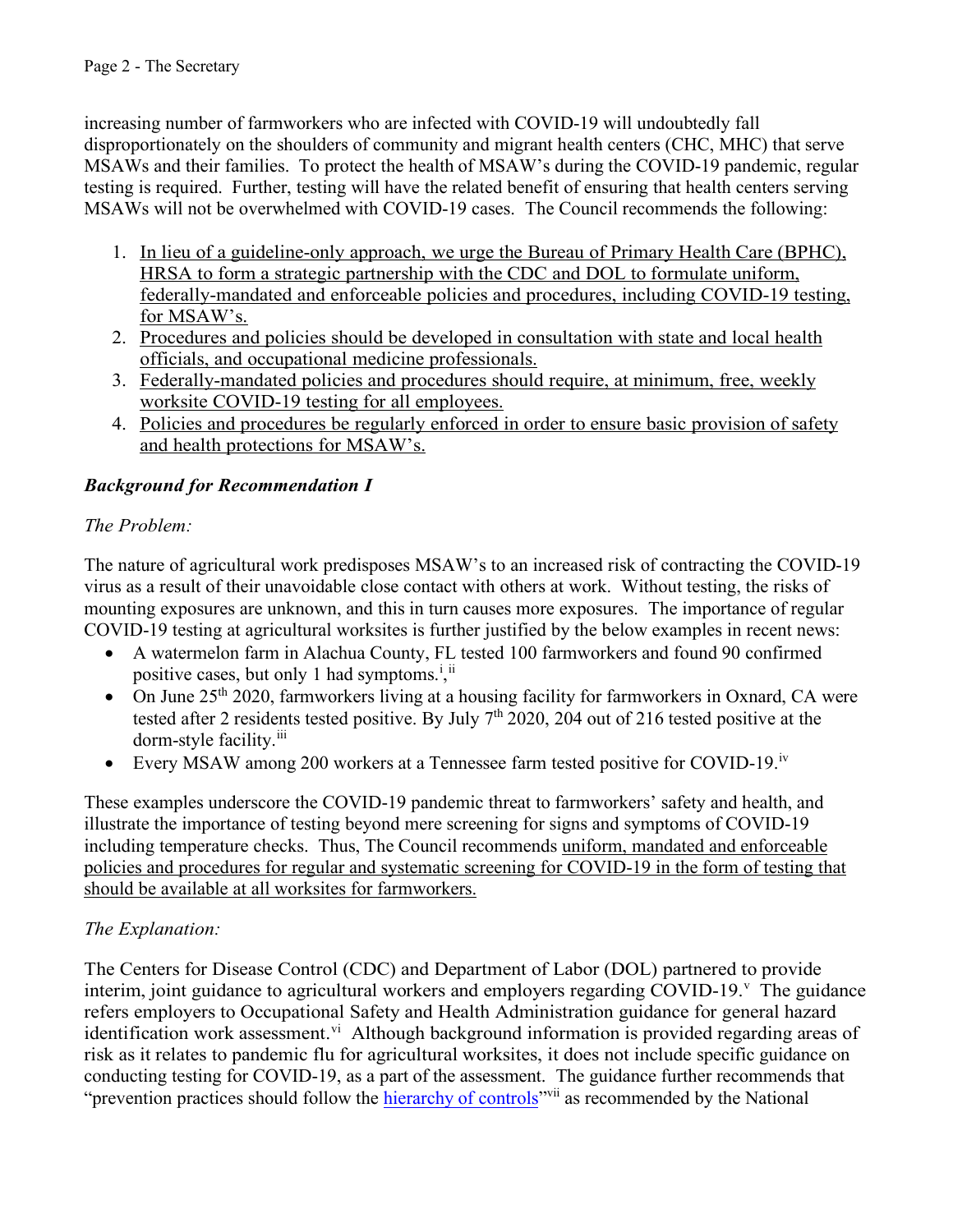Institute of Occupational Safety and Health, which broadly recommends engineering and administrative controls, and personal protective equipment as a last resort as shown below. Unfortunately, the information provided by the CDC and DOL does not include critical information regarding elimination, substitution or engineering controls that are specific to testing services for COVID-19.



[Source: National Institute for Occupational Safety and Health](https://www.cdc.gov/NIOSH/) 

Instead, the joint CDC and DOL guidance suggests mere "considerations" regarding screening for farmworkers including temperature checks and monitoring for COVID-19 signs and symptoms.<sup>viii</sup> Evidence suggests that employers are unlikely to voluntarily implement protections for their employees, and that voluntary safety management has little critical control, narrow content, and inferior outcomes compared to mandated programs. Without a mandate, states and employers can choose whether to implement considerations, which they are less likely to do. Moreover, when and if farmworkers and their families become ill, the responsibility of care will fall disproportionally on CHCs and MHCs, as MSAW's are an underinsured population and lack access to other sources of care.<sup>[ix](#page-9-8)</sup>,<sup>[x](#page-9-9)</sup>

#### *Opportunities and Impact:*

Unavoidable close contact among farmworkers contributes to the COVID-19 virus's spread among coworkers. The addition and implementation of required weekly testing to the existing CDC and DOL guidelines at MSAW worksites, will have a substantial impact on prevention of further COVID-19 spread, as well as health centers. Regular, mandatory first-line prevention screening will also aid in ensuring that CHCs and MHCs are not overwhelmed.

#### *Recommendation II*

SUPPORT MSAW SERVING HEALTH CENTERS: Secretary Azar recently provided much needed efforts to "cut red tape" through a Paperwork Reduction Act waiver which helps collect information about HRSA-funded health center involvement in the COVID-19 response.<sup>xi</sup> This effort will aid HHS and HRSA to support CHCs and MHCs as they respond to the evolving circumstances surrounding MSAWs. The Health Center Program (HCP) has been on the front lines of the nation's response to the PHE, and grantees and look-alikes have been recipients of several funding efforts, as detailed in the background for this recommendation. This funding has enabled health centers to address screening and testing needs, to acquire medical supplies and to support telehealth response. However, MHCs need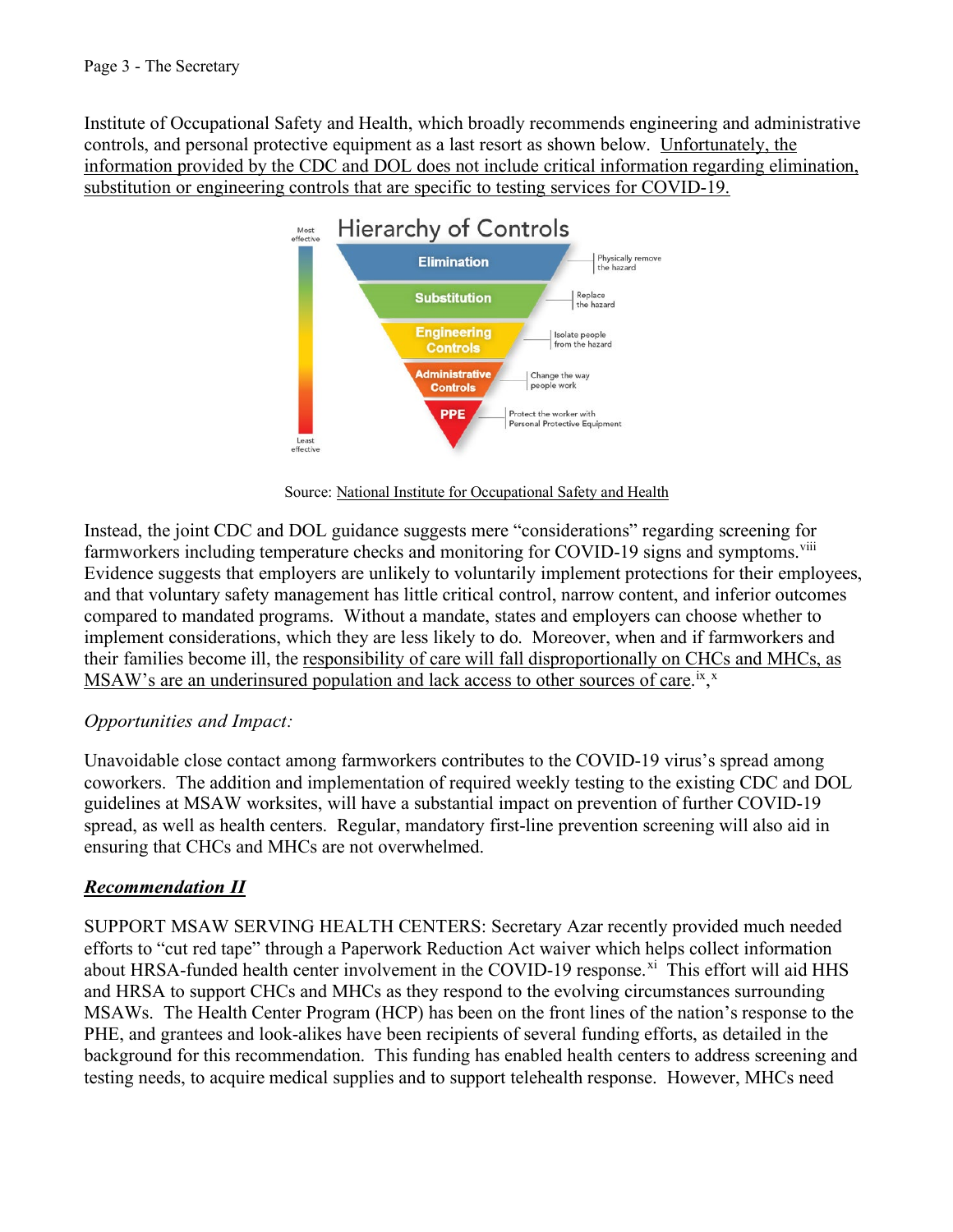additional support and technical assistance to address the increasing COVID-19-related unique needs of MSAW's. The Council recommends the following:

- 1. HRSA funding for health centers who serve the increasing and unique MSAW needs.
- 2. Reimbursement to health centers that incur extra COVID-19 related costs as a result of:
	- a. Taking preventive measures to protect on site patients during the pandemic.
	- b. Assistance with acquisition of personal protective equipment (PPE) to protect health center staff.
	- c. Availability of COVID-19 testing kits to address testing needs for staff and patients.
	- d. Use of mobile response units to address the increasing access to care needs of MSAWs and their families.
	- e. Telehealth adoption to increase access.
- 3. Because of shortages in care, we ask that closing of health centers and reductions in funding to health centers be suspended until the after the COVID-19 pandemic is resolved.

## *Background for Recommendation II*

## *The Problem:*

Often health centers are under resourced as they attempt to meet COVID-19 needs. We acknowledge HRSA's strong, ongoing commitment to the HCP in these ever-changing circumstances, and thank both The Secretary and Administrator for their efforts. However, the examples cited as the background for *Recommendation I* unfortunately indicate that large numbers of MSAWs remain underserved.

## *The Explanation:*

HRSA-funded health centers provide high-quality primary care services to over 28 million people in the United States, including close to a million MSAW patients annually.<sup>xii</sup> The number of COVID-19 cases is increasing daily among MSAWs, who are under-resourced and underinsured<sup>xiii</sup>. As MSAWs continue working as essential employees under less than ideal safety circumstances, [xiv](#page-9-13) CHCs and MHCs that serve MSAWs will require increased funding, reimbursement, or both in order to meet their increasing demands.

## *Opportunities and Impact:*

The Council reiterates the Secretary's response demonstrated through the increased sources of funding. We are hopeful that as costs increase, CHCs and MHCs will continue to be resourced to continue with the critical care provision. The Council also thanks the Secretary for the funding opportunities listed below.

- July 9, 2020, HRSA awarded more than \$21 million to support health centers' COVID-19 response efforts.[xv](#page-9-14)
- May 7, HRSA announced the release of approximately \$583 million in fiscal year 2020 Expanding Capacity for Coronavirus Testing (ECT) funding provided by the Paycheck Protection Program and Health Care Enhancement Act.<sup>xvi</sup>
- April 8, HRSA announced the release of more than \$1.3 billion in fiscal year 2020 funding provided by the Coronavirus Aid, Relief, and Economic Security (CARES) Act.<sup>xvii</sup>
- On March 24, 2020, HRSA awarded \$100 million to 1,381 Health Centers across the country to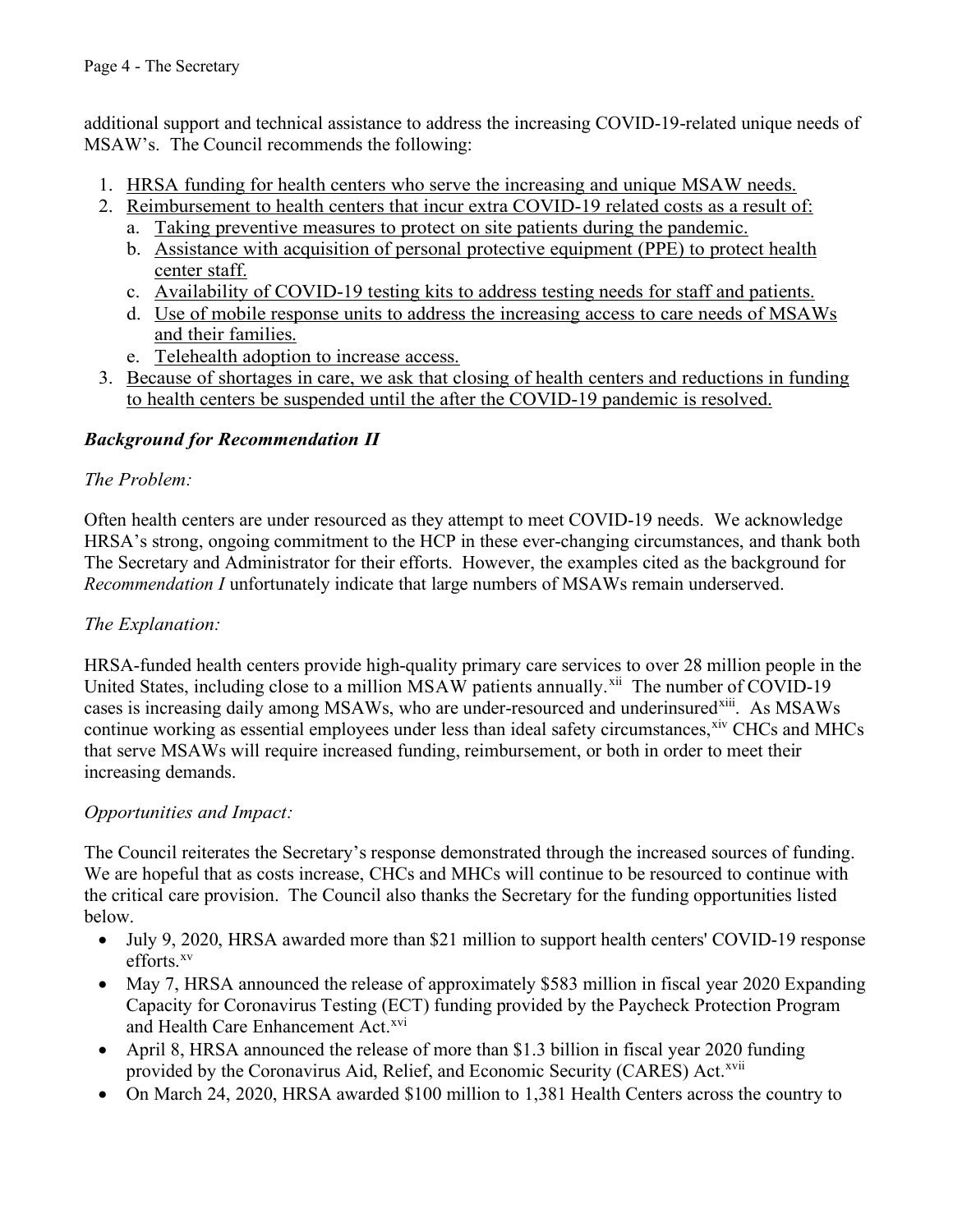aid in their COVID-19 response.<sup>xviii</sup>

#### *Recommendation III*

SAFE HOUSING AND CHILD CARE: July 15, 2020 the Santa Barbara County Public Health Department confirmed a COVID-19 outbreak at a housing location for temporary agricultural workers on H-2A visas in Santa Maria, CA, reporting one death and at least 14 infected workers.<sup>xix</sup> On June 25<sup>th</sup> 2020, farmworkers living in farmworker-designated housing in Oxnard, CA were tested after 2 residents tested positive, by July 7th 2020, 204 out of 216 tested positive at the dorm-style facility.*[xx](#page-9-18)*  Crowding and prolonged close contact with their living mates and potentially infectious individuals increases the risk of COVID-19 transmission in farmworker-designated housing. This is especially relevant in the case of H-2A workers, for whom housing provision is conditioned with their work visa. Children living in farmworker designated housing are especially vulnerable to close contact with others.*[xxi](#page-9-19)* 

In addition to living in crowded spaces, school and daycare closures resulting from the PHE, are impacting MSAW children disproportionately, across the country. MSAWs are essential employees, and school and daycare closures has made parents dependent on private informal care providers, which results in provision of care from untrained professionals who are unable to implement CDC safety recommendations and healthy meals. The Council recommends the following:

- 1. In order to reduce potential exposures to COVID-19 in farmworker housing, The Council urges HRSA to collaborate and formalize efforts with the U.S. Department of Agriculture's (USDA) Rural Housing Services for safe migrant worker group housing. Specifically, we urge the Secretary to ensure that the USDA's Rural Housing Service should provision emergency funding (at no additional costs to MSAWs) that:
	- a. Allows spacing of farmworker beds, living areas, kitchens, bathroom, etc.
	- b. Housing capacity limits are informed by best practices from medical and public health standards.
	- c. Housing maintains proper ventilation and disinfection protocols in compliance with CDC guidance.
	- d. Provides separate accommodations for farmworkers in the same family, or have high-risk conditions making them vulnerable to COVID-19.
	- e. Create temporary housing for farmworkers who are ill or who test positive with COVID-19.
	- f. Create access to supplemental housing in cases where existing facilities do not allow for social distancing.
- 2. HRSA has a strong and fruitful partnerships with Migrant and Seasonal Head Start. We urge the Secretary and HRSA to leverage this partnership to provide no-cost, critically needed safe childcare, at all necessary hours. Because farmworkers are considered essential, and often working overtime, this is critical. HRSA incentivize MHCs to consider migrant child care as another line of business.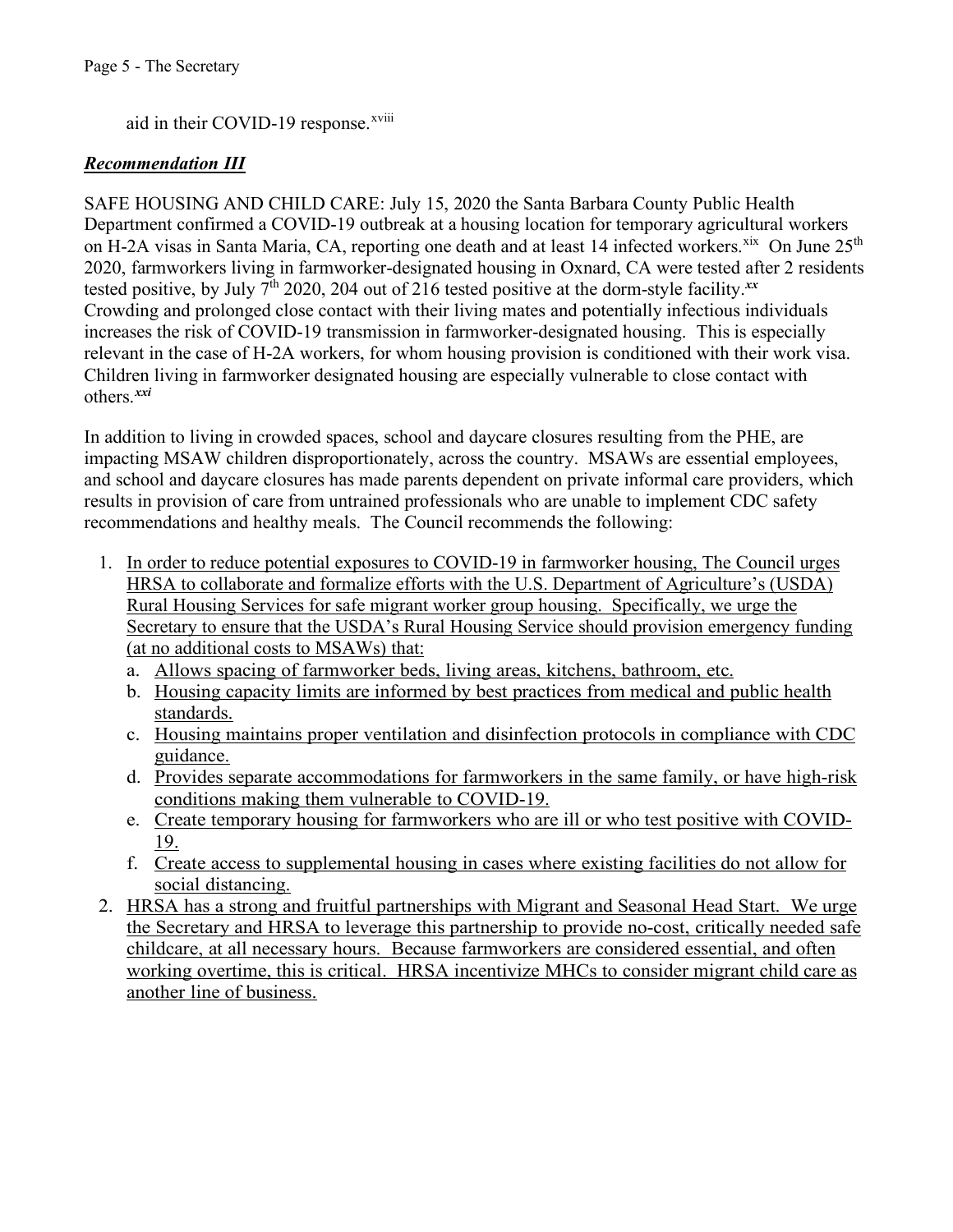## *Background for Recommendation III*

#### *The Problem:*

Crowded housing, preexisting chronic disease and continued contact with potentially infectious individuals are risk factors for COVID-19 transmission.*[xxii](#page-9-21)* Moreover, often farmworker housing facilities offer dormitory-style living where social distancing is not possible. For example, bunk beds are common in sleeping quarters for farmworkers, but they are less than ideal for preventing transmission of COVID-19 if a fellow resident is ill. Often farmworkers sleep 6-8 persons to one bedroom (see image below), and also share kitchen and bathroom facilities with 11 or more persons.*[xxiii](#page-9-32)* It is impossible for MSAWs self-isolate or social distance in housing of this size, which recently led to a COVID-19 outbreak.



Source: Accommodations to H-2A workers. *(VC Star Magazine 2020; Villa Las Brisas/ AL Photography)*

## *The Explanation:*

Poor, substandard farmworker housing is well-documented.<sup>xxiv</sup> Even when federal, state or locallyregulated housing is provided to farmworkers as a condition of their employment, housing quality is inadequately enforced.<sup>xxvi</sup>, <sup>xxvii</sup> Moreover, housing conditions may become worse across the agricultural season,and have 11 or more residents living under poor conditions.<sup>xxviii</sup> Current housing policies have been proven inadequate to provide safe housing for farmworkers. *xxx*, [xxxi](#page-9-26) Federal, state, and local the type of worker (H-2A), permanent or migrant and seasonal.<sup>xxxii</sup> governments may regulate safety and health requirements in farm worker housing, depending on the type of housing provided. But because of the lack of uniform requirements, farmworker housing regulations may vary significantly depending on the state and regulatory agency, the number of workers,

The exact number of workers who reside in provisioned housing in unknown. However, estimates suggest that upward of 1 million workers live in some form of farmworker housing. States struggle to meet such demand.<sup>xxxiii</sup> For example, recognizing the critical need to increase the supply of clean, safe, and affordable housing for MSAWS, in 2002, WA State estimated a need for approximately 46,549 new units of farmworker housing.<sup>xxxiv</sup> In some cases, substandard housing without ventilation, running water, and proper sanitation are normative types of housing provided to MSAWs.<sup>[xxxv](#page-9-29)</sup> No matter the type, provision of housing to MSAWs and their families must uphold the highest legal and ethical responsibilities to initiate and maintain healthy and safe living conditions in the face of COVID-19.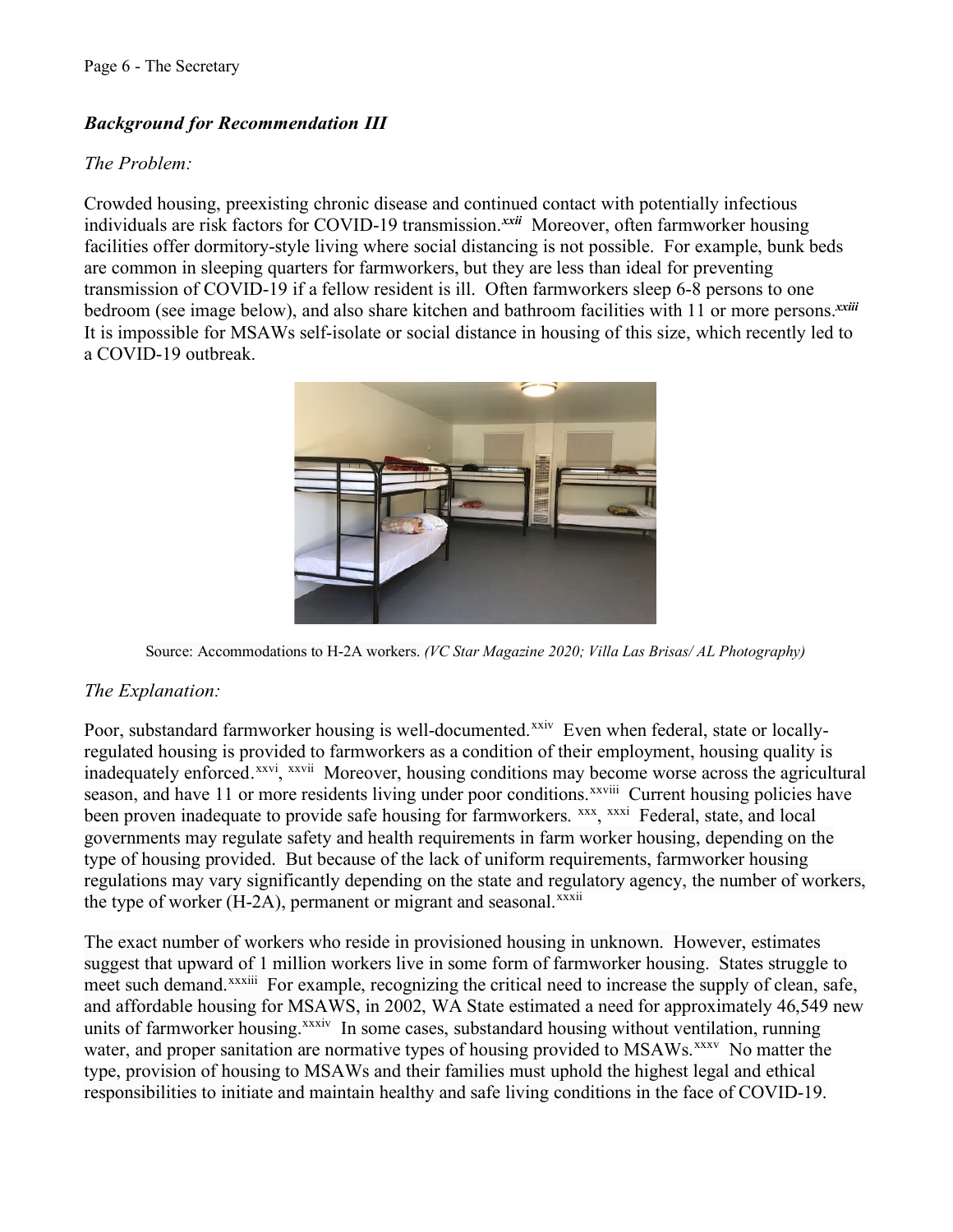And because many migrant workers live in employer-provided group housing, employers must guarantee that housing is properly ventilated, compliant with capacity limits, and thoroughly disinfected in compliance with CDC guidance.

#### *Opportunities and Impact:*

Crowded housing will continue to contribute to the spread of the COVID-19 virus among coworkers. Adding and enforcing compulsory housing guidelines for all farmworker housing will aid in prevention efforts to suppress infection among the MSAW population. Safe and emotionally healthy care for the children of essential workers who play a critical role in preserving the food supply chain of the nation, is not only critical, but a worthy investment towards the future.

#### *Recommendation IV*

PRIORITIZE H-2A WORKERS HEALTH AND SAFETY NEEDS. H-2A workers have long been left at the margins of the federal health system. The National Agricultural Workers Survey (NAWS) provides important insights into the demographic conditions of the crop workers in America. However, it does not include H-2A workers. However, even under the COVID-19 pandemic, the U.S. is reliant upon the H-2A program to hire essential seasonal agricultural workers from other countries to enhance the workforce needed to maintain the food supply.<sup>xxxvi</sup>

Congress made free COVID-19 testing available to the uninsured through the Families First Coronavirus Response Act (FFCRA). However, the free testing is not available to categories of immigrants, including undocumented immigrants, H-2A workers, and Temporary Protected Status holders. Thus, workers who supply and help guarantee our food source, are essential employees, and who face COVID-19 transmission risks do not have access to testing. As the numbers of H-2A workers increase, HRSA collaboration with governmental agencies such the DOL will be necessary to address their health care needs. The Council recommends the following:

- 1. HRSA partner with DOL to expand the coverage of the NAWS to include H-2A and all MSAWs that meet the Office of Management and Budget definition of agriculture all its branches, based on the North American Industry Classification System (NAICS).
- 2. HRSA make targeted outreach efforts to support COVID-19 testing, and follow-up healthcare needs of H-2A workers.

## *Background for Recommendation IV:*

#### *The Problem:*

DOL data indicates a tremendous growth in the H-2A temporary foreign agricultural worker program, which approved almost a quarter of a million H-2A positions in fiscal year 2018. The program has tripled in size in the last decade: in 2008, 82,000 positions were certified. The expansion of the H-2A program has not been accompanied by increasing resources for documenting H-2A worker health and welfare, and enforcement of employers' obligations.<sup>xxxvii</sup> Currently, the sampling design of the NAWS excludes crop workers with an H-2A visa, as a result, there is no mechanism for gathering data and information on the health status of H-2A farmworkers.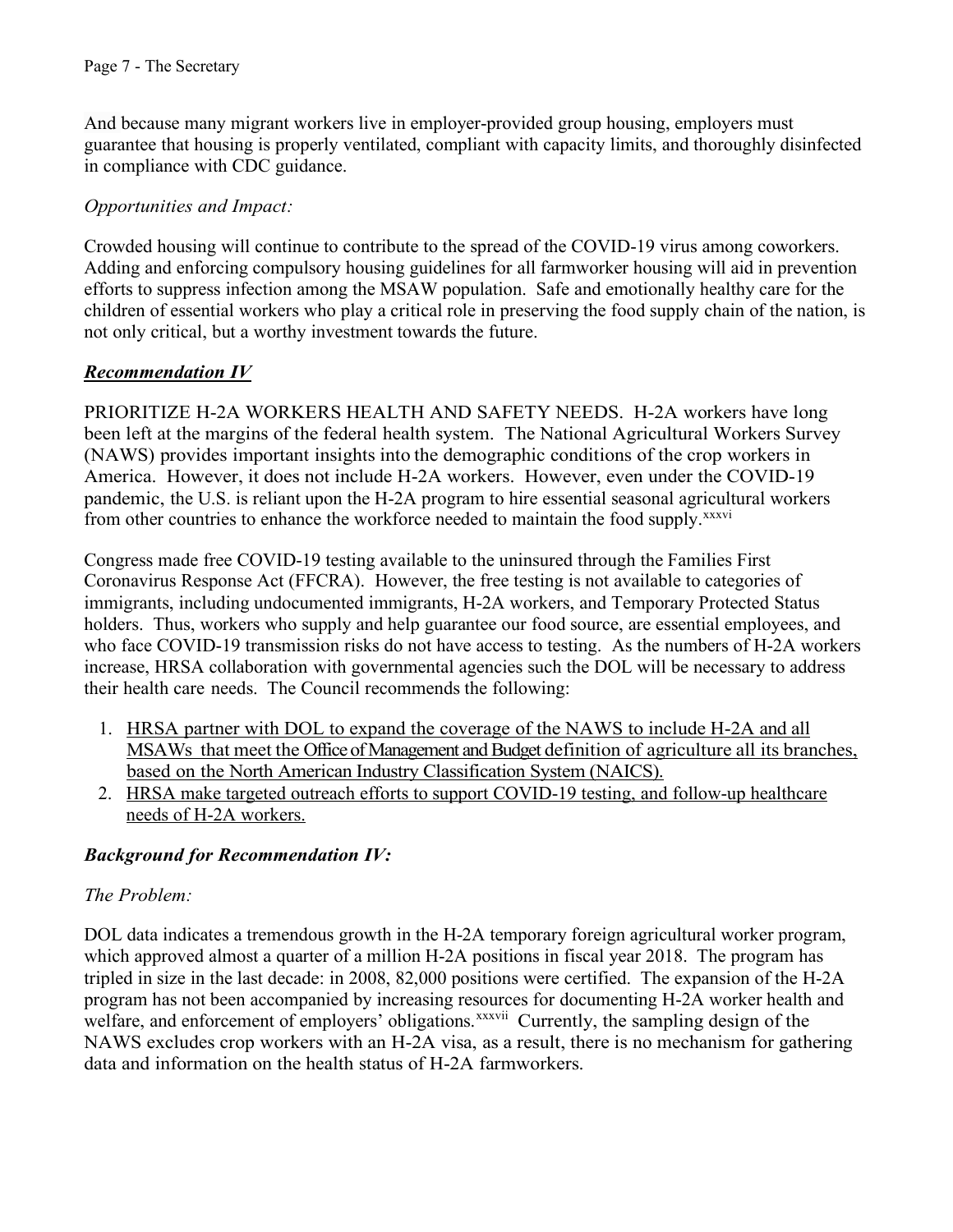## *The Explanation:*

The COVID-19 pandemic experiences of H-2A guest workers are ripe with risks of infection, including the initial international travel, crowded housing, mask shortages, lack of testing, and unknown employer safety protections.<sup>xxxviii</sup> Information provided to guest workers by the H-2A program (DOL) does HRSA published "A Guide for Rural Health Care Collaboration and Coordination. XXXIX" This not include the eligibility process for health insurance through the marketplace as well as eligibility for financial assistance and cost-sharing reductions that can lower the cost of health insurance. resource discusses how rural providers can work together to identify health needs in their communities, create partnerships to address those needs, and develop a "community minded" approach to health care. HCP should promote the use this guide widely, to encourage health centers to connect with industry leaders, and growers, to create partnerships to reach farmworkers and allow them access during work hours.

#### *Opportunities and Impact:*

The inclusion of H-2A workers in essential health programs related to COVID-19 resources, should mirror their role as essential workers. Moreover, services that enhance access to H-2A workers will also help best meet the needs of the general farmworker population.

#### *Recommendation V*

MSAW HAZARD PROTECTIONS DURING PANDEMIC: In addition to protections related to COVID-19, farmworkers who mix, load, apply and come into regular contact with pesticides will also require masks and respiratory protection to work safely. However, the pandemic has led to personal protective equipment (PPE) shortages, which has made it difficult for farms to provide the PPE, such as respiratory masks, to MSAWs.<sup>[xl](#page-9-37)</sup>

Additionally, the Families First Coronavirus Response Act (FFCRA) entitles employees to 80 hours of emergency paid sick leave and at least 10-12 weeks of paid emergency child care leave.<sup>[xli](#page-9-38)</sup> The FFCRA is inclusive of H-2A visa holders, but for other farmworkers, the entitlements are limited to employers with workforce of 50-500 employees. The Council recommends the following to ensure these protections for all MSAWs:

- 1. The Secretary/HRSA draw Congress' attention to the critical need to overcome shortages in personal protective equipment (PPE) such as respiratory masks related to COVID-19, to enable hazard protection for MSAWs.
- 2. Urging HRSA to strategically draw attention to the farmworker health needs, and the urgent need to extend federal emergency paid leave protections related to COVID-19 to cover farmworker employees regardless of the size their employer's farm.

## *Background for Recommendation V*

#### *The Problem:*

Despite the hazards that farmworkers face, and unlike other industries where hazard pay is available under COVID-19, farmworkers are not entitled to overtime pay.[xlii](#page-9-39) The lack of sufficient federal legal protections leaves farmworkers more vulnerable to not having hazard protections.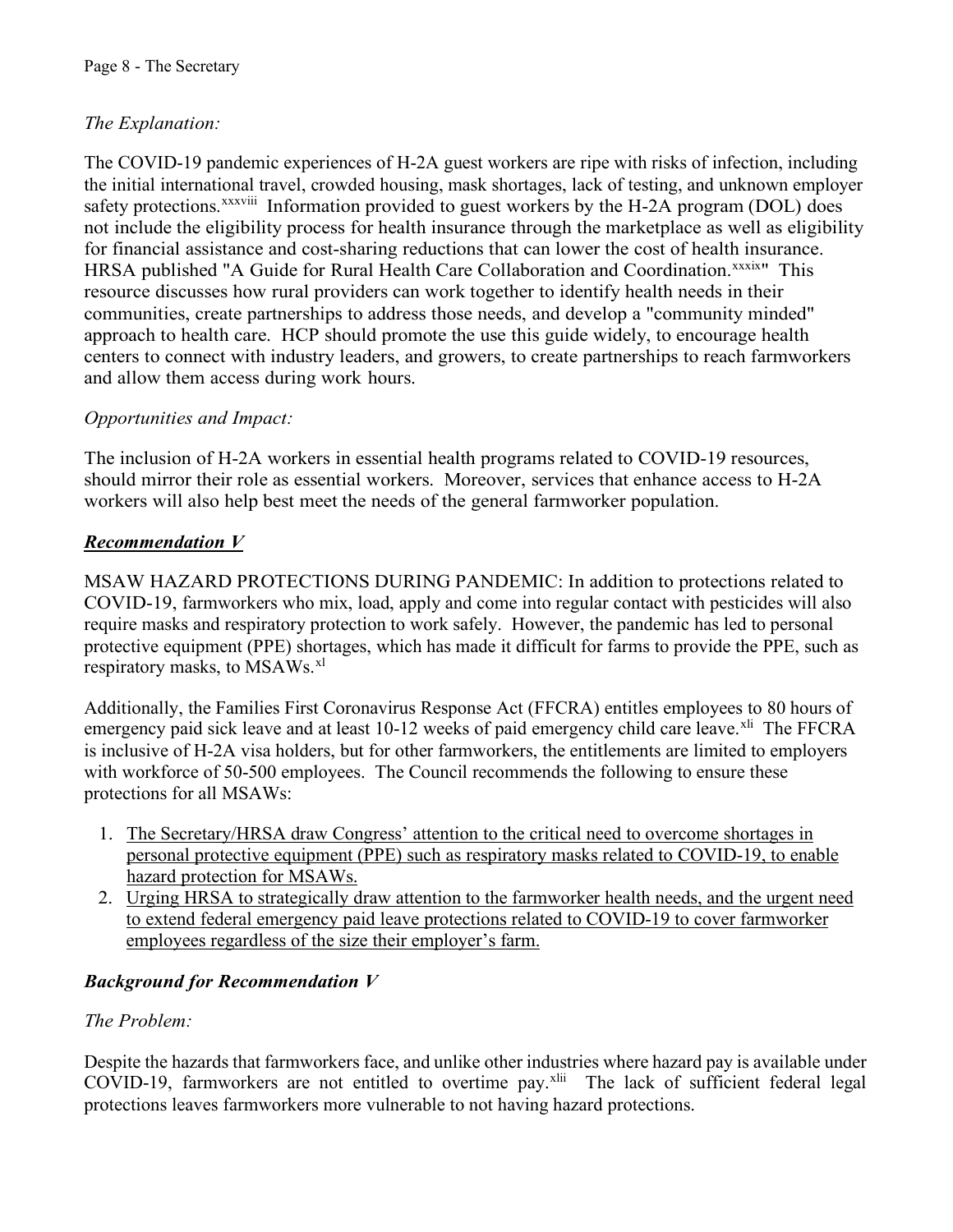#### Page 9 - The Secretary

#### *The Explanation:*

As mentioned above, shortages in PPE are making it difficult for farms to provide the equipment their employees need due to the stress of the COVID-19 pandemic.<sup>xliii</sup> Additionally, the FFCRA fails to benefit MSAWs employed on farms with less than 50 or more than 500 fellow employees.<sup>[xliv](#page-9-41)</sup>

#### *Opportunities and Impact:*

Even before the COVID-19 pandemic, farmworkers were key to our Nation's food source stability, and to the health of residents in the U.S., dependent on food security. Going forward, we recommend that federal agencies implement measures to protect essential workers who work on farms of all sizes, through ample hazard protections.

In closing, The Council recognizes the essential role that agricultural workers play in our economy and in our country's domestically produced food supply. To ensure that our communities have a stable food supply, farms need to stay in business, towards this end it is critical that the nation prioritize farmworker health, so they can continue to do their jobs.

We thank the Secretary for your service and your consideration of our recommendations on behalf of those we serve.

Sincerely,

/Shedra Amy Snipes, PhD/ Vice-Chair, National Advisory Council on Migrant Health

cc:

Sharon Brown-Singleton, MSM, LPN, Chair, National Advisory Council on Migrant Health Thomas Engels, Administrator, HRSA, HHS James Macrae, MA, MPP, Associate Administrator, BPHC, HRSA, HHS Jennifer Joseph, PhD, MSEd, Director, Office of Policy and Program Development, BPHC, HRSA Esther Paul, MBBS, MA, MPH, Designated Federal Official, NACMH, BPHC, HRSA